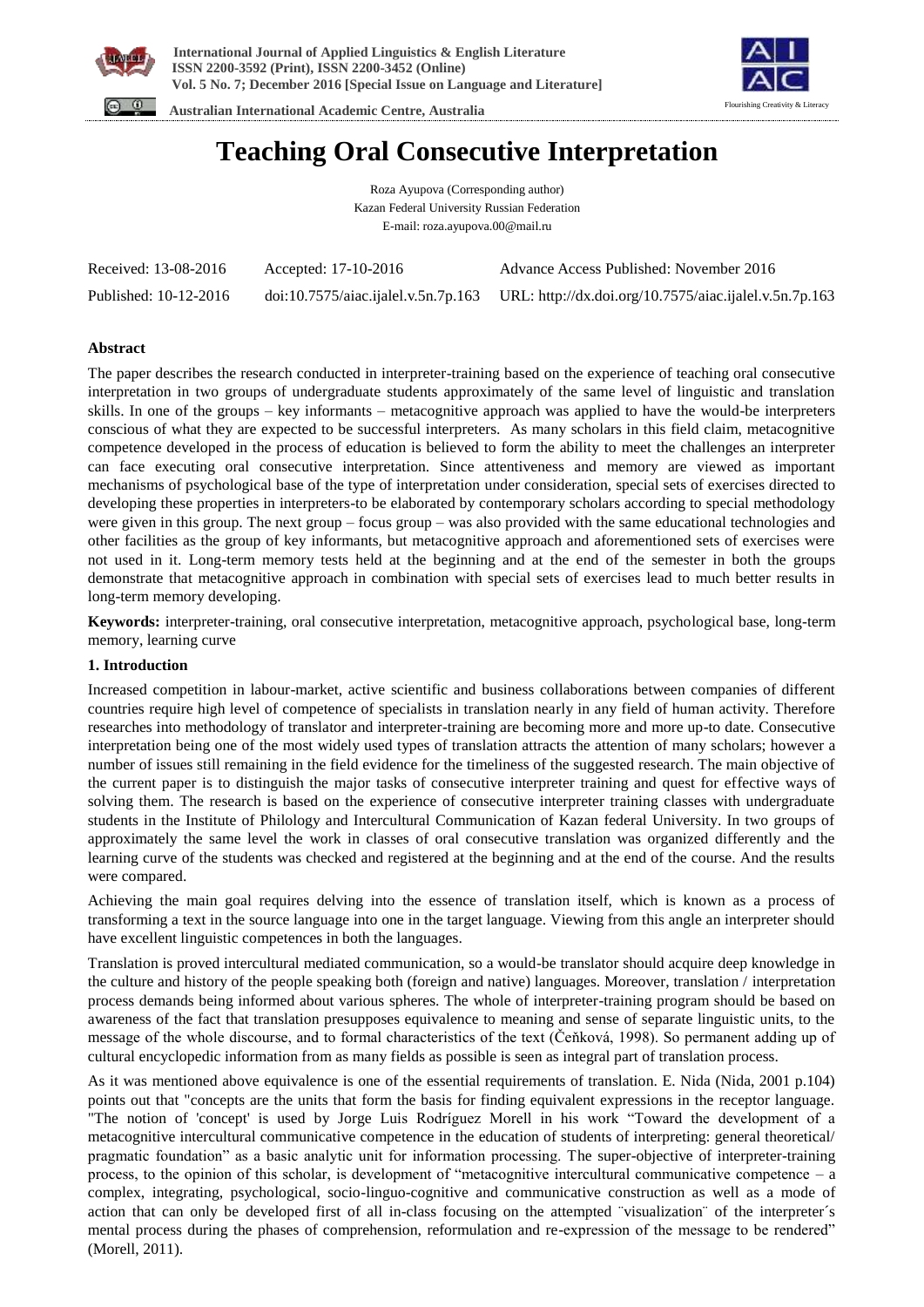# **2. Main text**

## *2.1. Methods*

Almost all authors (V. Komissarov, 1990; E. Nida, 2001; E. Breus, 2000; D. Danilchenko, 2010 etc.) in translation admit the fact of translation /interpretation process being inter-linguistic, therefore translation problems are discussed at any level of the language: lexical, phraseological, structural, contextual.

A review of the works on translation theory and interpreter-training methodology suggests that nearly all scholars recognize translation not only as inter-linguistic, but as intercultural communication in which at least two languages are involved (Hymes, 1972; Morell, 2011 etc.). In accord to this developing intercultural communicative competence is seen through linguistic competence, sociolinguistic competence, pragmatic or discourse competence and strategic competence (J. Morell, 2011).

Sociolinguistic approach to interpretation, as one of the up-to-date views on it, mostly studies the relations: society – interpretation and individual – interpretation. These papers are: "Organizatsia protsessa obuchenia ustnomu posledovatelnomu perevodu v svete sinergeticheskoy teorii" by S. Gural, E. Tikhonova (Gural & Tikhonova, 2013), "Issues of Translation Research in the Inferential Paradigm of Communication" by E. Gutt (Gutt, 2000) etc. consider the society as the environment for realization of the language, communication and interpretation; individual – as a means of refracting the language when using it. Any text intended be translated is marked by some traits of individual personal culture of its original sender, which are to be identified and retained in translation. At the same time a translator-to be should be taught to remain objective and impartial to what s/he is translating. Pretranslation text analysis is offered as the way to identify national, ethnic, social and individual markers in a source text and decide how each of them should be retained in translation (Ayupova 2014).

Translation process deals with bilingual discourses. As one of their basic categories S. Gural and E. Tikhonova (Gural & Tikhonova, 2013) distinguish implicature – part of the meaning expressed implicitly whose comprehension requires some intellectual abilities. Accordingly this aspect of translation is also to be given necessary attention by interpretertraining educational programs. Problems of comprehending the two layers of information – explicature and implicature are also discussed by Sperber and Wilson in their work "Relevance: Communication and Cognition" (Sperber & Wilson, 1986). The authors tie this problem with abilities and intentions of an individual in language use.

In Salma Haddad's paper "Training Interpreters: No Easy Task" educational process is represented as "gradual confidence-building strategies to improve the students' interpretation skills" (Haddad, 2008 p. 34). The process is divided into three phases, the Warm-Up Phase; the Intermediate Phase; the Advanced Phase. Consecutive interpretation as such is included by the author into the second phase as the second stage of study following after liaison interpreting.

Oral consecutive interpretation has become the focus of attention of quite many works; the authors study this type of translation / interpretation as a complex psychological activity of human mind (Sdobnikov, 2006; Alikina, 2012; Baddeley, 2003 etc.). Accordingly, this type of interpretation consists of various aspects, each of them are given special attention of scholars.

J. Morell describes the interpreter's activity in three basic stages: "comprehension of the intended meaning and discourse in the source language and cultural polysystem, reformulation (in fact, an invisible mental process, extremely difficult to make visual before students in class, at least in the undergraduate teaching-learning process) and reexpression, or the always somewhat synthesized, (for time and memory saving purposes) re-utterance of the core information in the target language and cultural polysystem, aimed at being satisfactorily understood by the audiences the interpreter addresses" (Morell, 2011 p.108). When referred to oral consecutive interpretation the first stage – comprehension – will be aural perception of the original text which requires special linguistic competence. Reformulation stage is characterized by its own specificities related to the necessity of remembering each chunk of the source language text. Difficulties of the stage of re-utterance or re-expression are connected with the time limit and oral character of interpretation. Consequently, interpreter-training process is directed to solving all the problems arising on each of the three stages of oral consecutive translation.

In the current paper we try to consider the results of the researches mentioned above and apply the following methods: observation methods (as controlled, so natural ones) – to observe the learning curves of the students in the classes of oral consecutive translation; descriptive method – describe linguistic and communicative competences development in the students; statistic methods to register the results of the process of developing necessary competences.

## *2.2. Metacognition in learning interpretation. Developing attentiveness in interpreter-training classes*

The importance of visualizing all the cognitive processes, taking place in the mind of an interpreter very often in a matter of seconds, during oral consecutive interpretation was already mentioned. For this at the very first class we demonstrate the process of interpretation involving the languages active in the groups making up the informants of the research. After which the group analyze the demonstrated interpretation process highlighting the competences necessary for an interpreter. Some essential theoretical knowledge about oral consecutive interpretation is communicated to the students in lecture classes, though their number is very limited. Doing so a teacher will provide the students' consciousness of what they are expected at the end of the course and the all the mental operations they perform could be self-reflective and self-controlling.

Metacognitive competence in interpreter-training process was described by theoreticians (J. Morell, 2011; Ch. Jung, 2006) as one of the important preconditions of success. "Metacognition in learning can be described as the awareness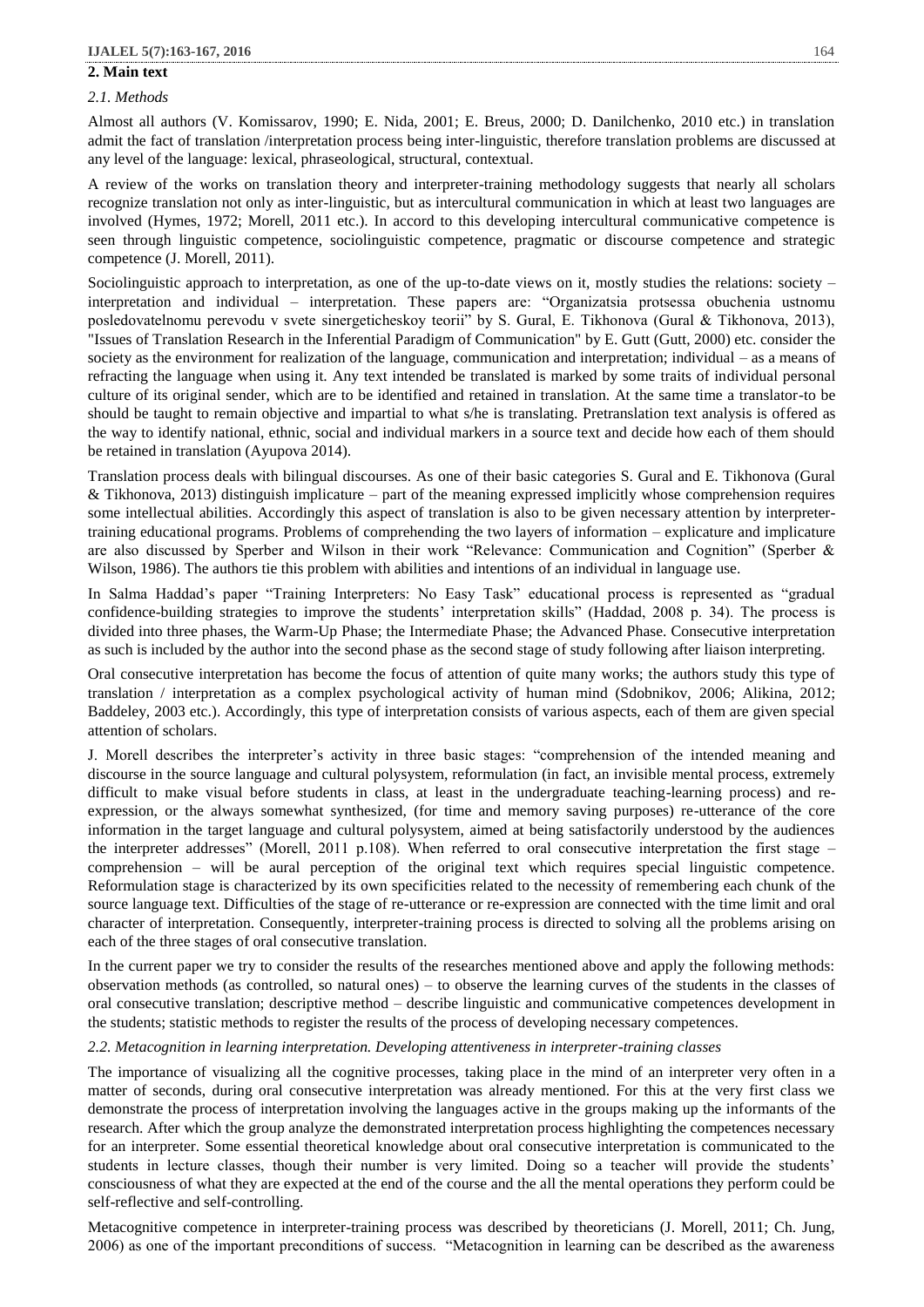#### **IJALEL 5(7):163-167, 2016** 165

of the learning process and the ability to adapt to challenges that occur during this process through effective strategies, thereby helping learners improve their learning capacity" (Jung, 2006 p.278).

The first competence pointed out by the students (sometimes with the help of the teacher) is listening and comprehension. No doubt that the work on developing this competence has been started from the first days of their study in the faculty of foreign philology, but the work should be unceasing, as the type of translation under consideration demands high level of competences. Listening for oral consecutive interpretation is an intelligent listening process, because an interpreter is not only to comprehend what s/he has heard, but also to process the information and differentiate the core information from the secondary part, which could add some complementary details. One should admit that this is a complicated activity for which an interpreter must be prepared purposefully. The most responsible part of interpreter's activity is re-expressing the core information retained in her /his mind in the target language. Therefore listening process here is bound to one ability or quality – attentiveness, better to say remaining attentive during all period of work, listening. Leaving even one word may result in failure of understanding the core information.

Eliciting psychological base of interpretation is one of the most important premises of realizing the essence of interpretation (Sdobnikov, 2006) V.Sdobnikov singles out the following the most active psychological mechanisms of oral consecutive interpretation: attentiveness, perception, probabilistic forecasting, memory and thought (Morell 2008). So in our classes we try to develop all the necessary skills and competences of our students, but in this paper we describe our work on developing their attentiveness and long-term memory.

One of the preconditions leading to high degree of attentiveness is appropriately organized exercises. I.Alekseeva (Alekseeva, 2001) suggests that they should consist of short texts of  $160 - 170$  words on various topics. As the author claims, working with long texts on the same topic makes the process of work monotonous, which in its turn leads to weakened attentiveness. Considering this, in the group of key informants we gave exercises with short texts (160 – 170 words) on different topics: medicine, sport, business, economics, politics, culture, travelling, nutrition etc. In the other group, we called it focus group, the exercise for the whole class consisted of only one text (naturally on one and the same topic).

One more piece of advice from the distinguished scholar I.Alekseeva for developing attentiveness of interpreters-to be is systematically altering the direction of interpretation: native > foreign, foreign > native. Following this recommendation students were asked to interpret from English into Russian, from Russian into English and so on. These exercises also work as a means of developing the ability of an interpreter-to be to refocus her / his attention.

Even during the class one could observe that at the beginning of each text, which was not only on a different topic, but also in a different language than the previous one, students demonstrated higher level of attentiveness, which could be seen from their facial expression, look when listening; and more accurate interpretation at the beginning of each text than at their end. However, assessing the ability of a student to remain attentive can be only done together with assessing the volume of his memory, because it is attentiveness that enables her / him to keep in the mind larger chunks of a text with more details.

#### *2.3. Developing long-term memory*

Bilingual consecutive interpretation as one of the oral variants of translation is based on an intensive work of memory. When working with small chunks of speech consecutive interpreter uses mid-term memory, as usual it is interpretation of close interaction of interlocutors. In general oral consecutive interpreter resorts to use long-term memory when storage of information takes place on a newly created neural pathway, that's why this information can be accessible in weeks or even years later (Zhong, 2001). For this quality of it, long-term memory is used in learning process.

The necessity of long-term memory use in consecutive interpretation is accounted for some circumstances under which this type of interpretation occurs. Usually it is official texts communicating complex idea expressed in long compound sentences that are interpreted. Therefore it is inconvenient to interrupt the speech until a unit of idea or at least a part of it is not expressed. Then it is not permissible from aesthetic viewpoint to interrupt a speech before the utterance is completed. Thus it is vitally important for an interpreter to have highly developed mid-term and long-term memory.

Following recommendations of S. Haddad, we organize interpreter-training classes in the key informants group dividing them into two stages: stage I "deals with liaison interpreting", stage II – consecutive interpretation. In stage I students are given interviews where contributions of each interlocutor are recorded in both the languages – English and Russian. The work of this stage is aimed at training mid-term memory, because interviews with quite short utterances are selected here. In stage II would-be interpreters are first provided with the first variant of the text, which is recorded in short segments; then – with the second variant of the same text, recorded in longer segments. The text is accompanied by its translation that is listened to by the students for checking the quality of their translation (Haddad, 2008).

S. Haddad suggests that the memory-training phase should precede even the warm-up phase, unfortunately, the limited number of classes given to consecutive interpretation in our educational program do not allow us to have a separate phase for it. So we decided to do memory-training exercises at the beginning of each class. These exercises are done in four steps: in step I, texts are provided in the mother tongue, after listening to which students try to recall them in the same language with as many details as possible; in step II the same work is done with texts in the foreign language; in step III, students are expected to listen to English texts and to recall as much as they can in the native language; in step IV the suggested texts are in the native language which are to be recalled in the foreign language (Haddad, 2008).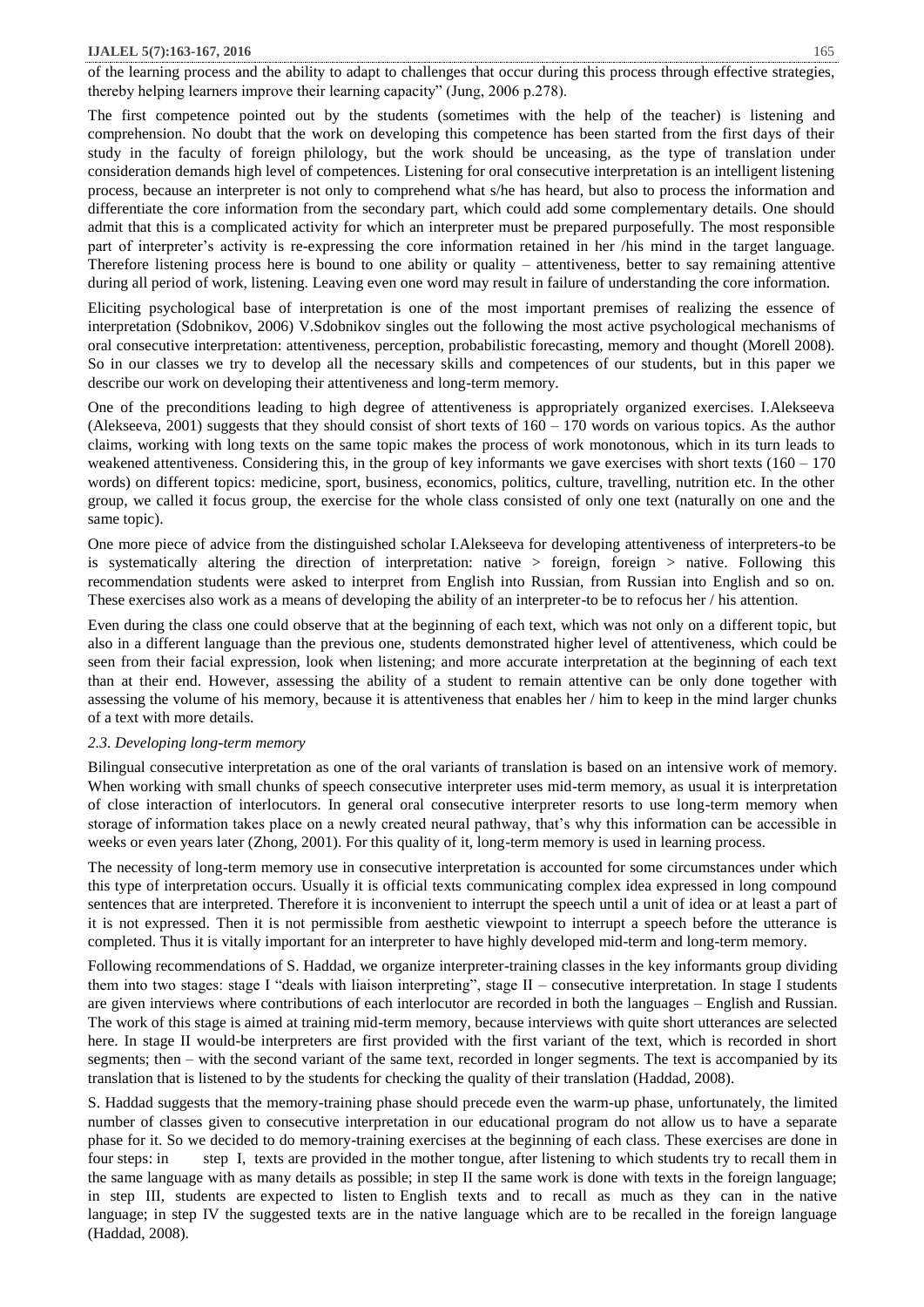#### **IJALEL 5(7):163-167, 2016** 166

At the first class of oral consecutive interpretation long-term memory of students was checked as in the group of key informants so in the focus group. Each interpreter-to be listened to a chain of words consisting of 35 units. When asked to recall what they have listened to they showed the following results:

| Key informants group |                            | Focus group |                                  |
|----------------------|----------------------------|-------------|----------------------------------|
| Students             | Number of words remembered | Students    | Number of<br>words<br>remembered |
| A                    | 7                          | A           | 9                                |
| $\bf{B}$             | 6                          | B           |                                  |
| $\mathcal{C}$        | 7                          | C           | C                                |
| D                    | 10                         | D           | 8                                |
| E                    | 8                          | E           | 6                                |
| $\mathbf F$          | 8                          | F           | 10                               |
| G                    | 7                          | G           | 9                                |
| H                    | 10                         | H           |                                  |
|                      | 8                          |             |                                  |
|                      | 9                          |             | 9                                |

Table 1. Long-term memory check at the beginning of the semester

The same test at the end of the semester when the classes of oral consecutive interpretation were coming to their end demonstrated the following results.

| Table 2. Long-term memory check at the end of the semester |  |  |
|------------------------------------------------------------|--|--|
|                                                            |  |  |

| Key informants group      |                            | Focus group   |            |
|---------------------------|----------------------------|---------------|------------|
| Students                  | Number of words remembered | Students      | Number of  |
|                           |                            |               | words      |
|                           |                            |               | remembered |
| A                         | 12                         | A             | 12         |
| $\bf{B}$                  | 10                         | B             | 7          |
| $\mathcal{C}$             | 12                         | $\mathcal{C}$ | 8          |
| D                         | 16                         | D             | 10         |
| E                         | 14                         | E             | 9          |
| $\boldsymbol{\mathrm{F}}$ | 15                         | F             | 13         |
| G                         | 13                         | G             | 13         |
| H                         | 17                         | H             | 10         |
|                           | 15                         |               | 10         |
|                           | 16                         |               | 12         |

### **3. Conclusions**

The review of theoretical works on consecutive interpretation witnesses that as one of the most complicated types of interpretation it is a complex psychological activity. As the major tasks of oral consecutive interpreter training we distinguish the following: developing attentiveness (ability to refocus and disperse the attention), the ability to comprehend and to process the received information, the ability to retain the information in the mind (mid-term, longterm memory), note taking skills, the ability to select appropriate lexical units and structures in the target language.

The current paper is aimed at revealing the process of work on developing attentiveness and long-term memory of would-be oral consecutive interpreters. The research was conducted on the experience of work with two groups of students: a group of key informants and a focus group.

Metacognitive approach applied to the first group proved to be effective due to self-controlling and self-reflecting aroused in the group at the very beginning of the course. Juxtaposition of the learning curve of the students in both the groups at the beginning and at the end of the courses demonstrate that in the first group, where metacognitive approach was applied, the worst result was improved by  $66,6\%$   $(6 > 10)$  while as in the second group this improvement is 40% (5